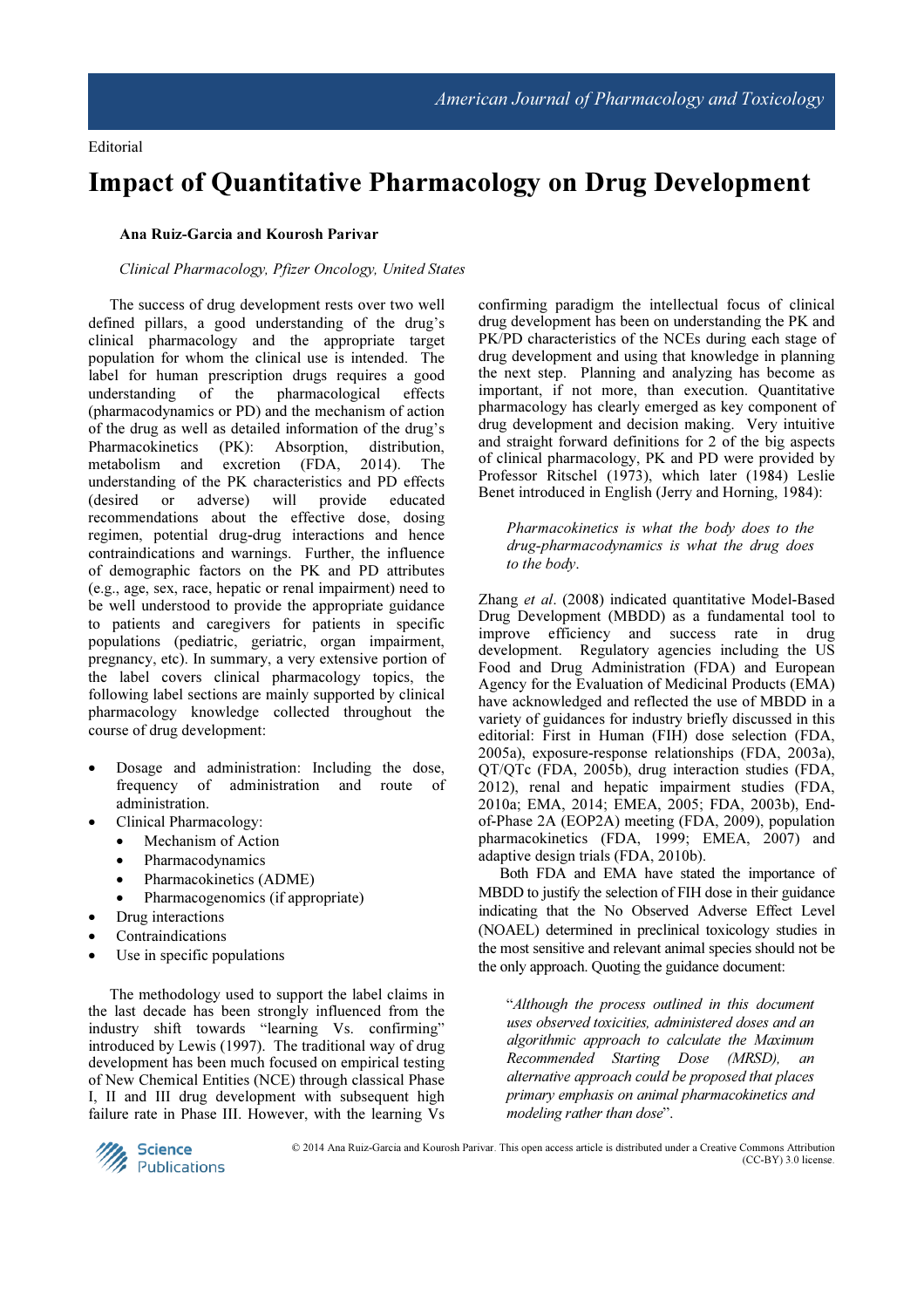The US FDA guidance of exposure-response relationships emphasizes the importance of MBDD in exposure-response studies and suggests that model-based analysis and simulation be applied to analyze exposureresponse data from clinical as well as preclinical studies. PK/PD simulation is also suggested as a way of predicting expected relationships between exposure and response in situations where real data is sparse or absent.

Evaluation of drug effects on the standard Electrocardiogram (ECG) intervals and waveforms is considered a fundamental component of the safety database of any new drug application. Analyses of central tendency, categorical analyses of the QT/QTc interval as well as the relationship between drug exposure and QT/QTc interval changes are outlined in the FDA guidance. PK/PD analysis of the relationship between exposure, often represented as  $C_{\text{max}}$  and QT prolongation may provide additional information to assist in the planning and interpretation of studies assessing cardiac repolarization.

Quantitative pharmacology can be valuable in characterizing the clinical impact of known or newly identified interactions and making recommendations for dosage adjustments. Results from population pharmacokinetic analyses could be informative and sometimes conclusive when the clinical studies are adequately designed to detect significant changes in drug exposure due to Drug-Drug Interactions (DDIs). Moreover, it may also help to detect unsuspected DDIs and provide further evidence of the absence of a DDI when this is supported by prior outcome and mechanistic data.

A study in patients with impaired renal or hepatic function to characterize the PK behavior of the study drug is recommended when either renal or hepatic impairment is likely to significantly alter the PK of the drug and/or its active metabolites. Both Guidance's, EMA (2014) and FDA (2010), agreed on the importance of modeling renal and hepatic function and PK parameters with the goal of providing quantitative basis for dosage recommendations.

Wang et al. (2008) FDA associates summarized the experience across 11 pilot EOP2A meetings between 2004 and 2006 before the guidance was issued. These meetings focused on discussing the exposure-response information during early drug development with the objectives of improving the efficiency of Phase 2B and Phase 3 drug development. Models were built based on Phase 1 and Phase 2A data such as dose response, disease conditions, placebo effect and baseline data. The experience of these pilot meetings suggested that if MBDD strategy is embraced in early clinical development, late-stage drug development would become more efficient and there would be fewer disappointments prior to and after drug approval.

Both, EMA and FDA have drafted guidance's on how to present the results of a population PK analysis, including guidance on the content of the analysis plan for the population analysis. The agencies recommend the use of population analysis in drug development, model validation methods and the appropriate documentation to provide in the population report intended for submission.

All MBDD carries a strong statistical component, in fact, in drug development the use of adequate statistical methods is key in designing, conducting, evaluating and interpreting results. Adaptive (flexible) designs are promoted by EMA and FDA. Model based designs use accumulating data to decide on how to modify aspects of the study as it continues, without undermining the validity and integrity of the trial. The main goal is to learn from the accumulating data and to apply what is learned as quickly as possible.

In summary, quantitative pharmacology has been identified by regulatory agencies as a valuable discipline with a profound impact in the efficiency and success rate of drug development programs. Learning and confirming using a mathematical approach with the appropriate statistical rigor enables critical decision making bringing well understood and characterized medicines to patients.

## References

- EMA, 2014. Guideline on the evaluation of the pharmacokinetics of medicinal products in patients with decreased renal function. European Medicines Agency, UK.
- EMEA, 2005. Guideline on the evaluation of the pharmacokinetics of medicinal products in patients with impaired hepatic function. Committee for Medicinal Products for Human Use (CHMP), European Medicines Agency.
- EMEA, 2007. Guideline on reporting the results of population pharmacokinetic analyses. Committee for Medicinal Products for Human Use (CHMP), European Medicines Agency.
- FDA, 1999. Population pharmacokinetics. U.S Department of Health and Human Services, Food and Drug Administration.
- FDA, 2003a. Exposure-response relationships- study design, data analysis and regulatory applications. U.S Department of Health and Human Services, Food and Drug Administration.
- FDA, 2003b. Pharmacokinetics in patients with impaired hepatic function: Study design, data analysis and impact on dosing and labeling. U.S Department of Health and Human Services, Food and Drug Administration.
- FDA, 2005a. Guidance for industry estimating the maximum safe starting dose in initial clinical trials for therapeutics in adult healthy volunteers. U.S Department of Health and Human Services, Food and Drug Administration.